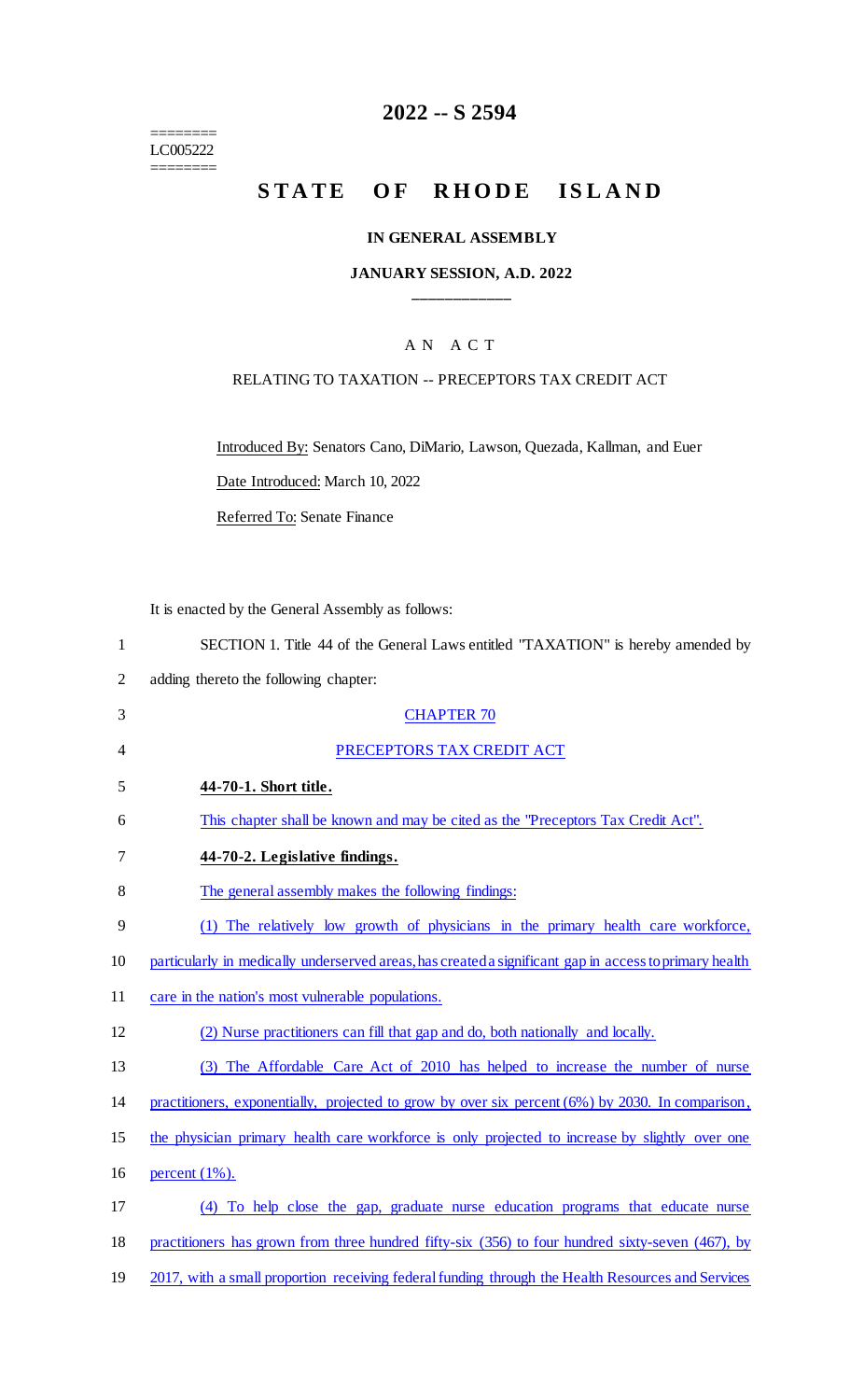# Administration (HRSA). (5) In Rhode Island, the University of Rhode Island has two million seven hundred

- thousand dollars (\$2,700,000) at present, to fund academic clinical partnerships, with thirteen (13)
- federally qualified health centers in the state.
- (6) In accordance with federal statutes, the educational programs are not permitted to
- reimburse preceptors for those students.
- (7) Providers often must see twenty-five (25) to twenty-eight (28) patients per day to match the outflow of funds for salaries, fringe benefits, and various in-direct costs.
- (8) It is difficult for these providers to add the education of clinical students to already busy
- days without reimbursement to the health centers for lost reimbursement for patient visits.
- (9) Rhode Island has almost one thousand five hundred (1,500) licensed nurse practitioners.
- (10) Only ninety-seven (97) nurse practitioners are psych mental health nurse practitioners.
- (11) The two (2) state programs cannot graduate nurse practitioners quickly enough.
- (12) The number of students in the programs are limited due to too few qualified nurse
- practitioners and physician preceptors.
- (13) There are less than two hundred (200) qualified preceptors, who volunteer time to
- educate nurse practitioner students in both of the two (2) state schools in total.
- (14) The purpose of this chapter is to offer income tax incentives to nurse practitioners and 19 physicians who agree to provide on-site clinical education to nurse practitioner graduate students, enrolled in either of the state's two (2) graduate nursing programs, would greatly benefit access to primary health care for the citizens of Rhode Island by increasing the primary health care
- workforce.
- **44-70-3. Definitions.**
- **For purposes of this chapter:**
- (1) "Clinical Preceptorship" means a preceptorship for a nurse practitioner graduate student
- 26 enrolled in the graduate nursing program at the University of Rhode Island or Rhode Island College,
- and which preceptorship provides preceptor instruction in family medicine, internal medicine,
- pediatrics, obstetrics and gynecology, emergency medicine, psychiatry or general surgery, under
- 29 the supervisions of a preceptor clinician.
- (2) "Preceptor clinician" means a physician or registered nurse licensed by the department
- of health who provides on-site clinical education as a preceptor clinician to nurse practitioner
- graduate students enrolled in the graduate nursing program at the University of Rhode Island or
- Rhode Island College.
- **44-70-4. Tax credit.**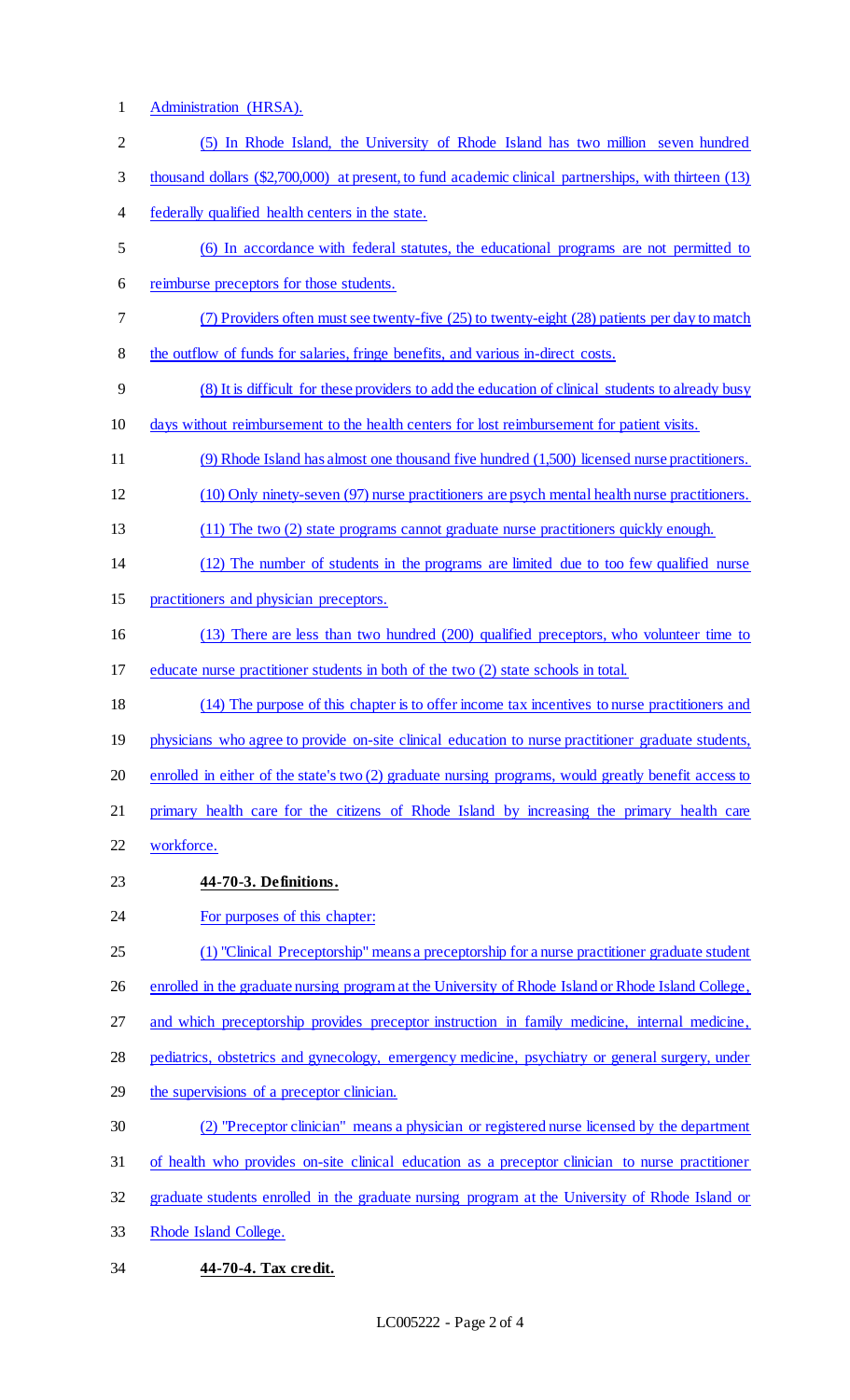- (a) A taxpayer who is a preceptor clinician who provides preceptor instruction pursuant to
- § 44-70-5, shall be allowed a tax credit up to five hundred dollars (\$500) for the calendar year in
- which the taxpayer served as a preceptor clinician.
- (b) The division of taxation shall not issue more than fifty thousand dollars (\$50,000) in
- income tax credits pursuant to subsection (a) of this section, per calendar year.
- **44-70-5. Qualification for tax credit.**
- (a) A preceptor clinician is eligible for an income tax credit if the individual served without
- compensation as a preceptor clinician, in a clinical preceptorship program, authorized by the
- University of Rhode Island or Rhode Island College, and worked a minimum of four hundred (400)
- hours as a preceptor clinician per calendar year.
- (b) The taxpayer, when applying for a tax credit, shall submit documentation showing that
- the taxpayer has met the requirements of subsection (a) of this section.
- (c) The division of taxation shall make available suitable forms with instructions for
- claiming the credit.

## **44-70-6. Administration.**

- The division of taxation shall promulgate rules and regulations as may be necessary to
- implement the provisions of this chapter.
- SECTION 2. This act shall take effect on January 1, 2023.

#### ======== LC005222 ========